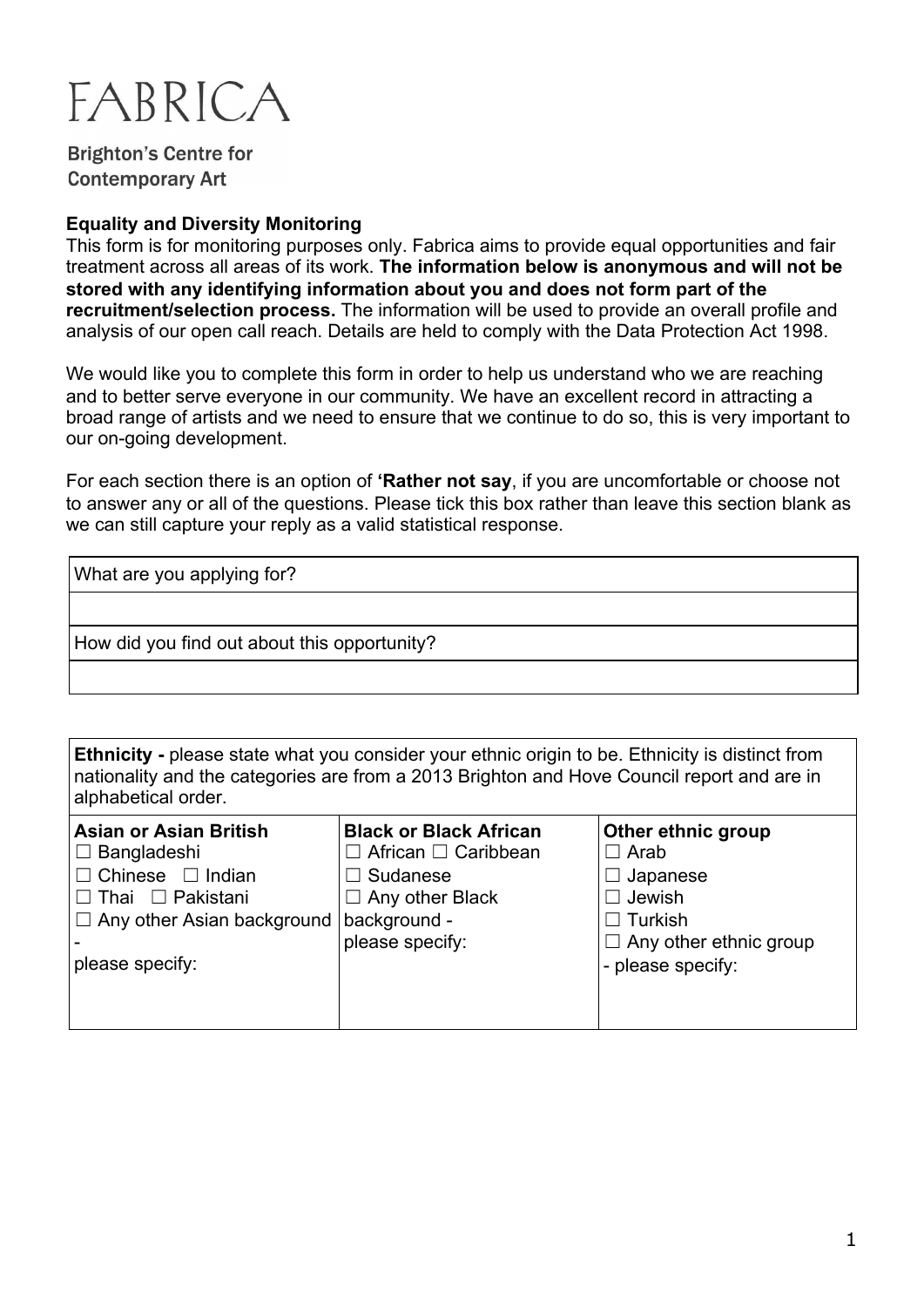| <b>Mixed</b>                   | White                               | <b>Other</b>                    |
|--------------------------------|-------------------------------------|---------------------------------|
| $\Box$ Asian & Black African   | $\Box$ British $\Box$ English       | $\Box$ Rather not say           |
| $\Box$ Asian & Black Caribbean | $\Box$ European $\Box$ Irish        | $\Box$ Any other ethnic group - |
| $\Box$ Asian & White           | $\Box$ Northern Irish               | please specify:                 |
| $\Box$ Black African & White   | $\sqsupset$ Scottish $\;\Box$ Welsh |                                 |
| $\Box$ Black Caribbean & White | $\Box$ Any other White              |                                 |
| $\Box$ Any other mixed         | background - please specify:        |                                 |
| background - please specify:   |                                     |                                 |
|                                |                                     |                                 |

| <b>Gender</b>                                                                                                                         |  |  |  |  |
|---------------------------------------------------------------------------------------------------------------------------------------|--|--|--|--|
| $\Box$ Man $\Box$ Woman $\Box$ Non-binary $\Box$ Queer $\Box$ Unsure $\Box$ Rather not say<br>$\Box$ Other - please specify:          |  |  |  |  |
| Is your gender identity different to the sex you were assigned to be at birth?<br>$\Box$ Yes $\Box$ No $\Box$ Rather not say          |  |  |  |  |
| Sexual Orientation – how would you describe your sexual orientation?                                                                  |  |  |  |  |
| □Bisexual □ Gay Woman □ Gay Man □ Unsure □ Queer □ Heterosexual or 'straight'<br>$\Box$ Rather not say $\Box$ Other - please specify: |  |  |  |  |

| $\textsf{Age}$ – which of these age bands do you fall into?                                                                  |  |  |
|------------------------------------------------------------------------------------------------------------------------------|--|--|
| $\Box$ 0 - 19 $\Box$ 20 - 34 $\Box$ 35 - 49 $\Box$ 50 - 64<br>$\vert \square 65 - 74 \square 75 - 84 \square$ Rather not say |  |  |

| <b>Disability</b> - The Equality Act 2010 defines a person as disabled if they have a physical or<br>mental impairment which has a substantial and long term (i.e. has lasted or is expected to last<br>at least 12 months) adverse effect on one's ability to carry out normal day-to-day activities.<br>This definition includes conditions such as cancer, HIV, mental illness and learning disabilities. |
|--------------------------------------------------------------------------------------------------------------------------------------------------------------------------------------------------------------------------------------------------------------------------------------------------------------------------------------------------------------------------------------------------------------|
| Do you consider yourself to have a disability according to the above definition?<br>$\Box$ Yes $\Box$ No $\Box$ Rather not say                                                                                                                                                                                                                                                                               |
| If you answered yes, please state the impairment. If you have more than one, please<br>indicate all that apply. If none apply, please mark 'Other' and write an answer in.<br>$\Box$ Developmental Condition $\Box$ Learning Disability/Difficulty<br>$\Box$ Long-standing illness $\Box$ Mental Health Condition $\Box$ Physical Impairment<br>$\Box$ Other – Please specify:                               |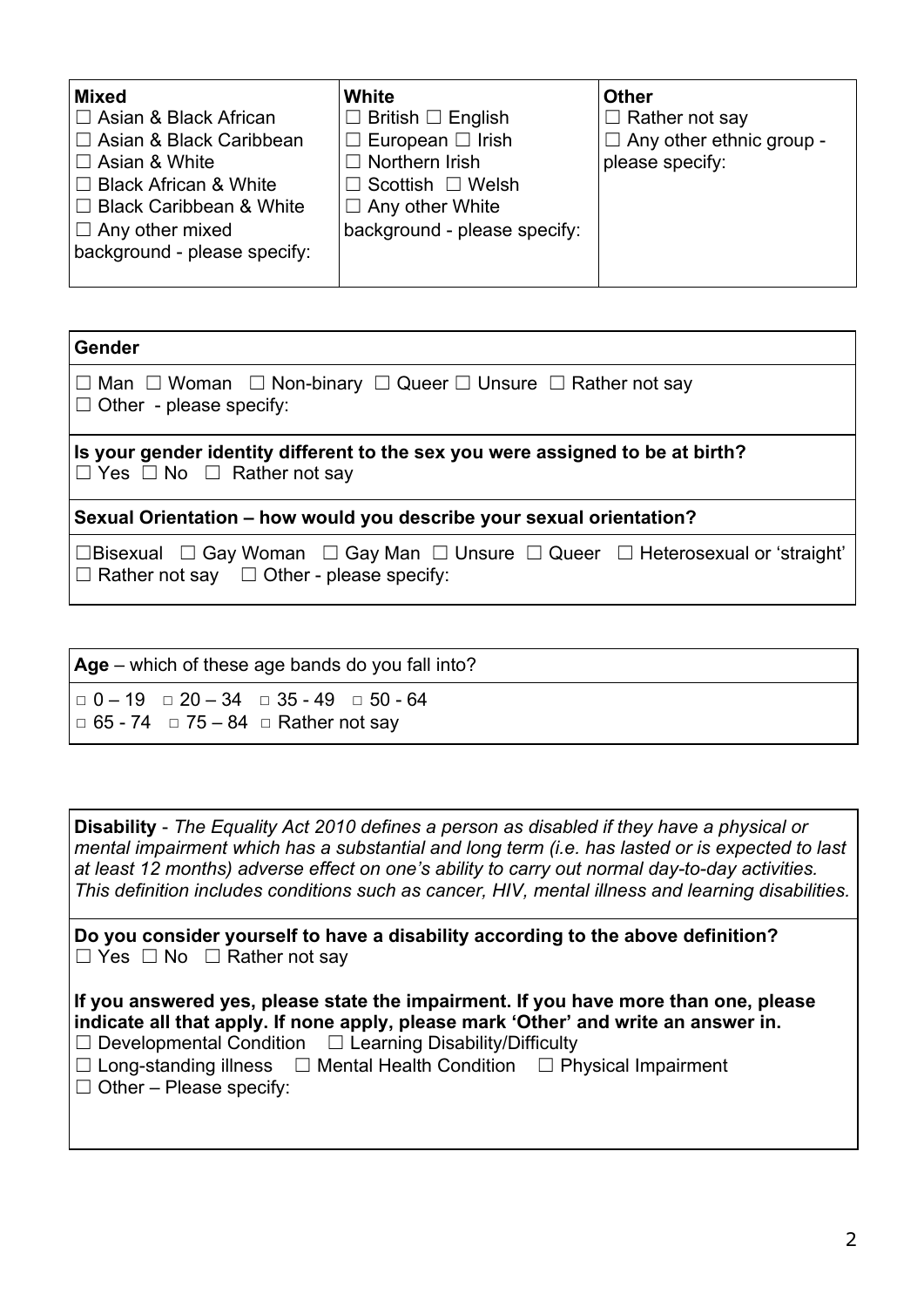# **Faith – If you have a religious or other belief how would you describe it?**

**□ Agnostic □ Atheist □ Baha'I □ Buddhist □ Christian □ Hindu □ Jain □ Jewish □ Muslim □ Pagan □ Sikh** □ Rather not say ◻ Other - please specify:

#### **Type of school attended - What type of school did you mainly attend between the ages of 11 and 16?**

- □ State-run or state-funded school selective on academic, faith or other grounds
- □ State-run or state-funded school non-selective
- $\Box$  Independent or fee-paying school bursary
- ☐ Independent or fee-paying school no bursary
- $\Box$  Attended school outside the UK
- ☐ Don't know ☐ Prefer not to say ☐Other Please specify:

## **Parental qualification** - **What is the highest level of qualifications achieved by either of your parent(s) or guardian(s) by the time you were 18?**

- $\Box$  At least one has a degree level qualification
- $\Box$  Qualifications below degree level
- $\Box$  No formal qualifications
- ☐ Don't Know ☐ Not Applicable ☐ Prefer not to say
- $\Box$  Other Please specify:

### **Social Economic Background**

**Thinking back to when you were aged about 14, which best describes the sort of work the main/ highest income earner in your household did in their main job?**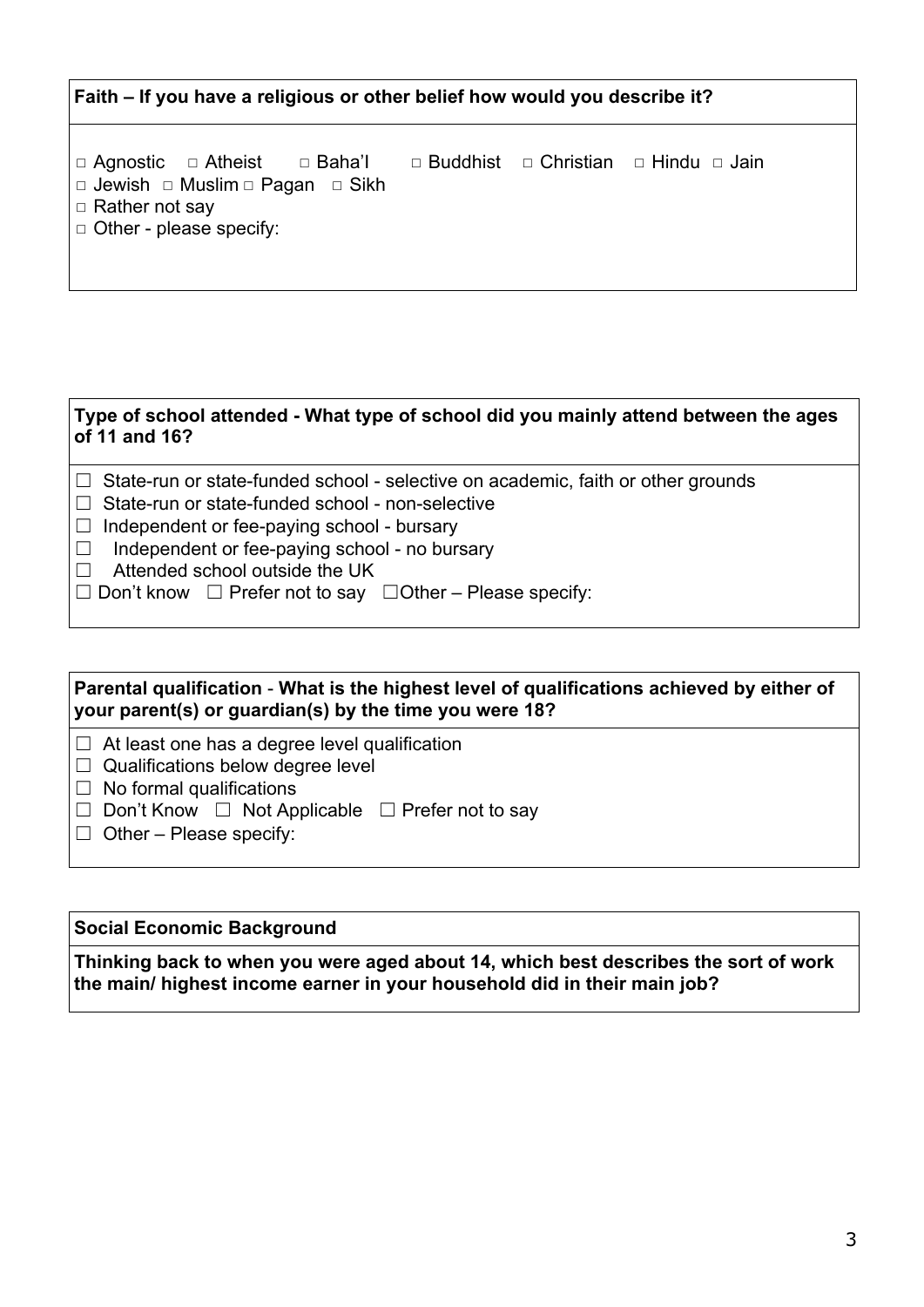| $\Box$ Modern professional occupations such as: teacher/lecturer, nurse, physiotherapist, social<br>worker, welfare officer, artist, musician, police officer (sergeant or above), software designer<br>Clerical and intermediate occupations such as: secretary, personal assistant, clerical<br>worker, office clerk, call centre agent, nursing auxiliary, nursery nurse<br>Senior managers and administrators usually responsible for planning, organising and<br>⊔<br>coordinating work and for finance such as: finance manager, chief executive<br>Technical and craft occupations such as: motor mechanic, fitter, inspector, plumber,<br>printer, tool maker, electrician, gardener, train driver<br>Semi-routine manual and service occupations such as: postal worker, machine operative,<br>security guard, caretaker, farm worker, catering assistant, receptionist, sales assistant<br>$\Box$ Routine manual and service occupations such as: HGV driver, van driver, cleaner, porter,<br>packer, sewing machinist, messenger, labourer, waiter / waitress, bar staff<br>Middle or junior managers such as: office manager, retail manager, bank manager,<br>restaurant manager, warehouse manager, publican<br>Traditional professional occupations such as: accountant, solicitor, medical practitioner, |  |  |
|--------------------------------------------------------------------------------------------------------------------------------------------------------------------------------------------------------------------------------------------------------------------------------------------------------------------------------------------------------------------------------------------------------------------------------------------------------------------------------------------------------------------------------------------------------------------------------------------------------------------------------------------------------------------------------------------------------------------------------------------------------------------------------------------------------------------------------------------------------------------------------------------------------------------------------------------------------------------------------------------------------------------------------------------------------------------------------------------------------------------------------------------------------------------------------------------------------------------------------------------------------------------------------------------------------------------------|--|--|
| scientist, civil/mechanical engineer                                                                                                                                                                                                                                                                                                                                                                                                                                                                                                                                                                                                                                                                                                                                                                                                                                                                                                                                                                                                                                                                                                                                                                                                                                                                                     |  |  |
| $\Box$ Long term unemployed (claimed Jobseeker's Allowance or earlier unemployment benefit                                                                                                                                                                                                                                                                                                                                                                                                                                                                                                                                                                                                                                                                                                                                                                                                                                                                                                                                                                                                                                                                                                                                                                                                                               |  |  |
| for more than a year)                                                                                                                                                                                                                                                                                                                                                                                                                                                                                                                                                                                                                                                                                                                                                                                                                                                                                                                                                                                                                                                                                                                                                                                                                                                                                                    |  |  |
| Retired                                                                                                                                                                                                                                                                                                                                                                                                                                                                                                                                                                                                                                                                                                                                                                                                                                                                                                                                                                                                                                                                                                                                                                                                                                                                                                                  |  |  |
| Don't Know $\Box$ Not Applicable $\Box$ Prefer not to say                                                                                                                                                                                                                                                                                                                                                                                                                                                                                                                                                                                                                                                                                                                                                                                                                                                                                                                                                                                                                                                                                                                                                                                                                                                                |  |  |
|                                                                                                                                                                                                                                                                                                                                                                                                                                                                                                                                                                                                                                                                                                                                                                                                                                                                                                                                                                                                                                                                                                                                                                                                                                                                                                                          |  |  |
| Thinking back to when you were aged about 14, did the main/highest income earner in<br>your household work as an employee or self-employed?                                                                                                                                                                                                                                                                                                                                                                                                                                                                                                                                                                                                                                                                                                                                                                                                                                                                                                                                                                                                                                                                                                                                                                              |  |  |
| $\Box$ Employee                                                                                                                                                                                                                                                                                                                                                                                                                                                                                                                                                                                                                                                                                                                                                                                                                                                                                                                                                                                                                                                                                                                                                                                                                                                                                                          |  |  |
| $\Box$ Self-employed with employees                                                                                                                                                                                                                                                                                                                                                                                                                                                                                                                                                                                                                                                                                                                                                                                                                                                                                                                                                                                                                                                                                                                                                                                                                                                                                      |  |  |
| Self-employed/freelancer without employees                                                                                                                                                                                                                                                                                                                                                                                                                                                                                                                                                                                                                                                                                                                                                                                                                                                                                                                                                                                                                                                                                                                                                                                                                                                                               |  |  |
| $\Box$ Not working<br>$\Box$ Don't know $\Box$ Not applicable $\Box$ Prefer not to say                                                                                                                                                                                                                                                                                                                                                                                                                                                                                                                                                                                                                                                                                                                                                                                                                                                                                                                                                                                                                                                                                                                                                                                                                                   |  |  |
|                                                                                                                                                                                                                                                                                                                                                                                                                                                                                                                                                                                                                                                                                                                                                                                                                                                                                                                                                                                                                                                                                                                                                                                                                                                                                                                          |  |  |
| Thinking back to when you were aged about 14, did the main/highest income earner in<br>your household work as an employee or self-employed?                                                                                                                                                                                                                                                                                                                                                                                                                                                                                                                                                                                                                                                                                                                                                                                                                                                                                                                                                                                                                                                                                                                                                                              |  |  |
| Employee                                                                                                                                                                                                                                                                                                                                                                                                                                                                                                                                                                                                                                                                                                                                                                                                                                                                                                                                                                                                                                                                                                                                                                                                                                                                                                                 |  |  |
| Self-employed with employees                                                                                                                                                                                                                                                                                                                                                                                                                                                                                                                                                                                                                                                                                                                                                                                                                                                                                                                                                                                                                                                                                                                                                                                                                                                                                             |  |  |
| Self-employed/freelancer without employees                                                                                                                                                                                                                                                                                                                                                                                                                                                                                                                                                                                                                                                                                                                                                                                                                                                                                                                                                                                                                                                                                                                                                                                                                                                                               |  |  |
| $\Box$ Not working                                                                                                                                                                                                                                                                                                                                                                                                                                                                                                                                                                                                                                                                                                                                                                                                                                                                                                                                                                                                                                                                                                                                                                                                                                                                                                       |  |  |
| $\Box$ Don't know $\Box$ Not applicable $\Box$ Prefer not to say                                                                                                                                                                                                                                                                                                                                                                                                                                                                                                                                                                                                                                                                                                                                                                                                                                                                                                                                                                                                                                                                                                                                                                                                                                                         |  |  |
| Free School Meals - If you finished school after 1980, were you eligible for Free School<br>Meals at any point during your school years? Free School Meals are a statutory benefit<br>available to school-aged children from families who receive other qualifying benefits<br>and who have been through the relevant registration process. It does not include those<br>who receive meals at school through other means (e.g. boarding school).                                                                                                                                                                                                                                                                                                                                                                                                                                                                                                                                                                                                                                                                                                                                                                                                                                                                         |  |  |